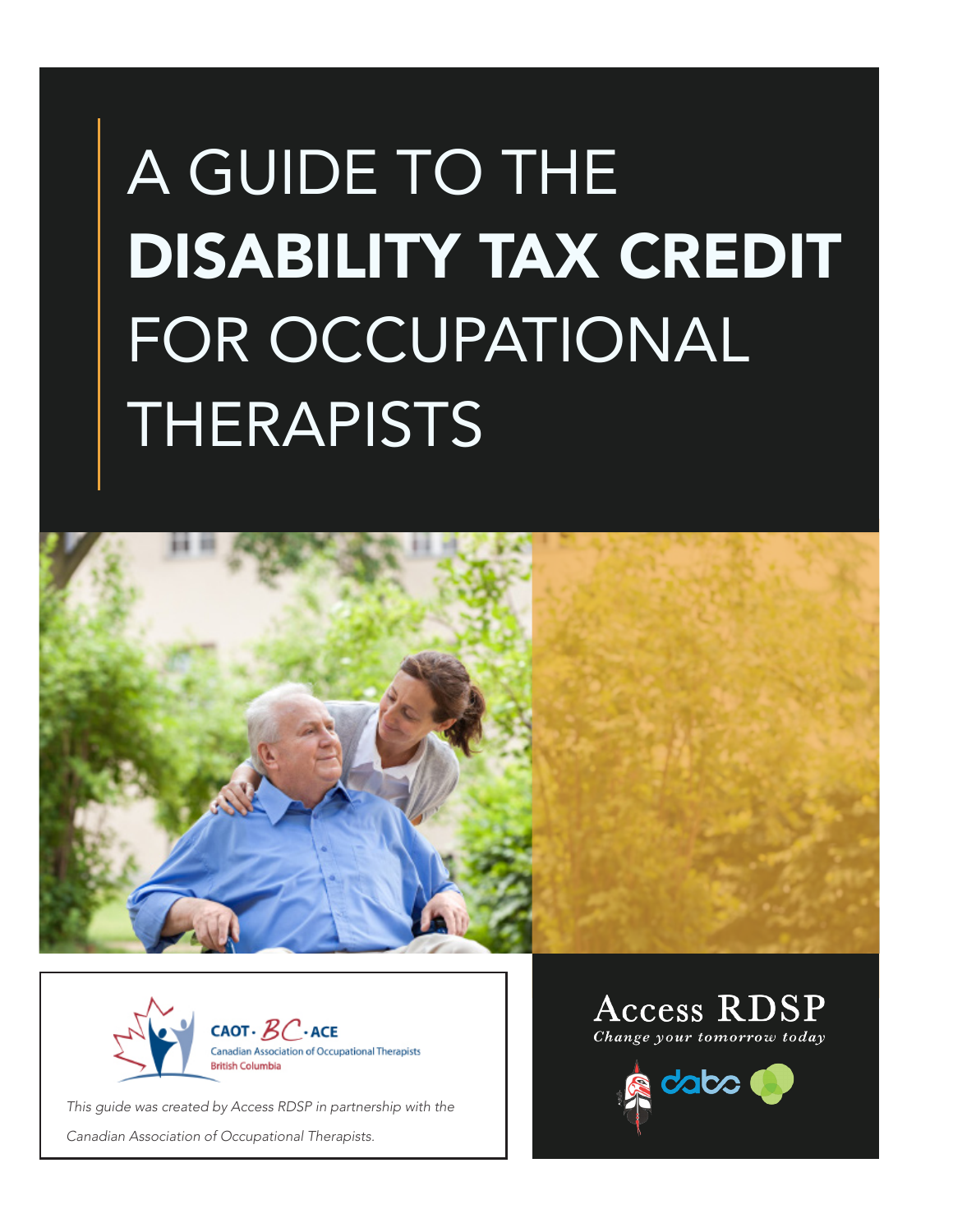### What is the Disability Tax Credit?

The Disability Tax Credit (DTC) offers significant benefits for people with disabilities who qualify. Occupational therapists can play a key role in supporting clients' application for the DTC.

### Why should clients apply?

- The DTC is available to individuals with any level of income, including clients receiving the Persons with Disabilities (PWD) benefit, clients who work full time and clients with no income.
- The DTC allows individuals to open a Registered Disability Savings Plan (RDSP). Clients under the age of 50 may qualify for up to \$90,000 in government grants and bonds.
- In the 2017 tax year, the DTC provided a non-refundable tax credit of \$8,113. An additional \$4,733 was available for eligible children younger than 18 years of age, for a total of \$12,846.
- The DTC credit may be transferred to a spouse or other family member.

### Who is eligible?

To qualify for the DTC your client needs to meet the following three criteria:

- The client has a restriction in one or more of the following areas: Walking, dressing or feeding.
- The restriction is **prolonged:** the client's disability must last, or be expected to last, at least 12 months.
- The restriction is **severe (marked restriction):** the client is unable or takes an inordinate amount of time (approximately three times longer) to perform the activity all or substantially all of the time (approximately 90% of the time) even with appropriate therapy and devices.
- a. Only **one severe (marked)** restriction is required to qualify.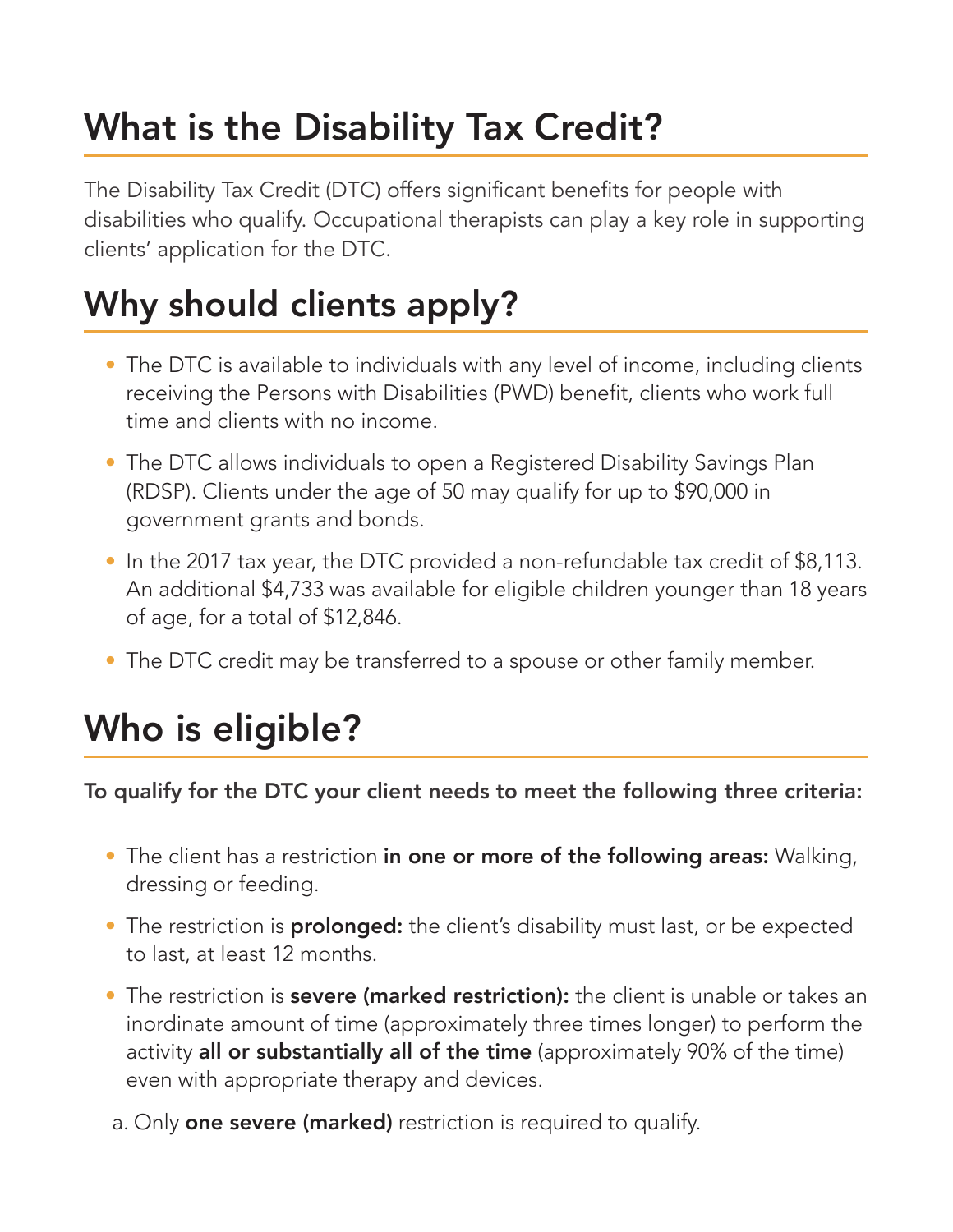b. Clients with two or more less severe restrictions (significant restrictions) may qualify for the DTC in the "Cumulative effects of significant restrictions" section.

Occupational therapists are authorized by the Canada Revenue Agency to complete the DTC application for clients with restrictions in walking, dressing and feeding.

\*If you have a client with restrictions in cognition (mental functions), vision, hearing, or elimination, they may be better served by asking a physician or nurse practitioner (NP) to complete the form, as occupational therapists are not authorized to complete these sections. NPs and physicians can also assist clients who require 14 hours of life-sustaining therapy to apply./

### General application tips

Walking: If a client requires use of a mobility device such as a scooter or wheelchair at least 90% of the time for use outside of their home, the client qualifies for the DTC. If a client requires use of a walker or a cane, indicate this in the description of effects. Clients may qualify if they require significantly longer to walk anywhere and require frequent rests while walking, even with the use of a cane or walker.

**Feeding:** This includes preparing food and activities such as chopping, stirring, lifting pots and pans, etc.

Do not include the client's ability to work, house keep, manage a bank account, drive or engage in recreational activities. These activities are not considered relevant to DTC eligibility.

### Section-specific tips

#### CUMULATIVE EFFECT OF SIGNIFICANT RESTRICTIONS

Clients with two or more significant restrictions may qualify under this section. A significant restriction moderately restricts the client's functioning. For example, your client can prepare food, but must take time to recuperate afterward due to pain or inflammation. Or, your client walks with the use of a cane and requires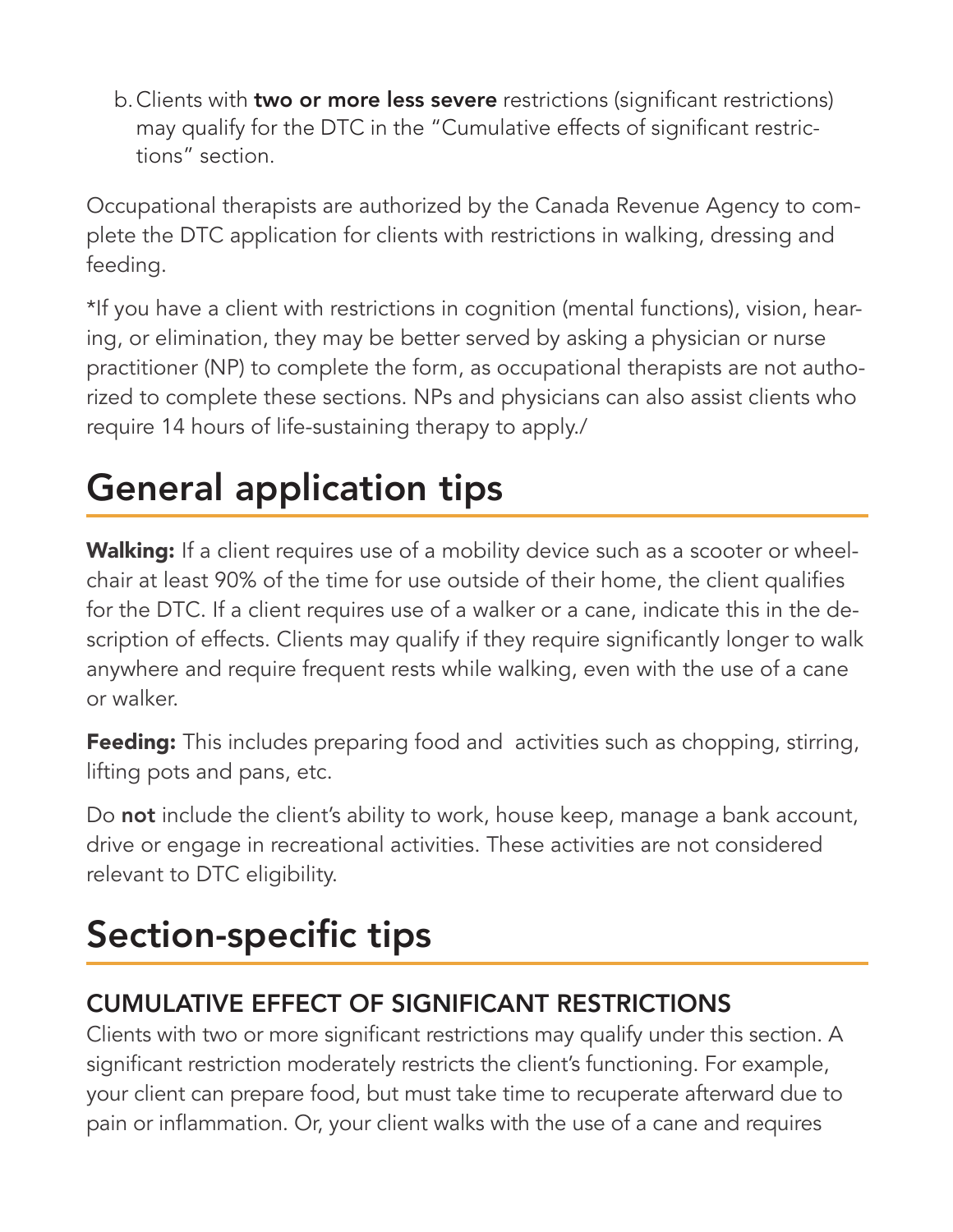twice as long to walk one city block compared to an average person of the same age.

#### EFFECTS OF IMPAIRMENT

Include your client's relevant diagnoses, while emphasizing the effects of the disabling condition(s) on their function and everyday life. Compare this functioning to an average person of the same age.

Consider answering the following questions when you complete the "Effects of Impairment" section:

- What is this client's diagnosis and how does the condition restrict them?
- How often does this effect occur? Explain how the client is restricted at least 90% of the time.
- Does this client require help with daily activities? Do they use any assistive devices?
- What is an example from the client's life which demonstrates how they are impacted by this restriction in function? Do they take 2 or 3 times longer to do a task than the average person?

#### Effects of impairment | Example text

"Cumulative effect of significant restrictions - Walking and Dressing: "Client can walk 100 meters, but then must take time to recuperate. Client can dress and undress independently, but requires assistance with socks, and requires longer to put on pants and shirts due to poor coordination. The cumulative effect of these two significant restrictions is equal to being markedly restricted."

#### **CERTIFICATION**

In question two, you are required to indicate if the medical information you keep in your client files correlates with the restrictions you indicated on the application. No additional medical information or assessments from other healthcare providers is required to complete the form.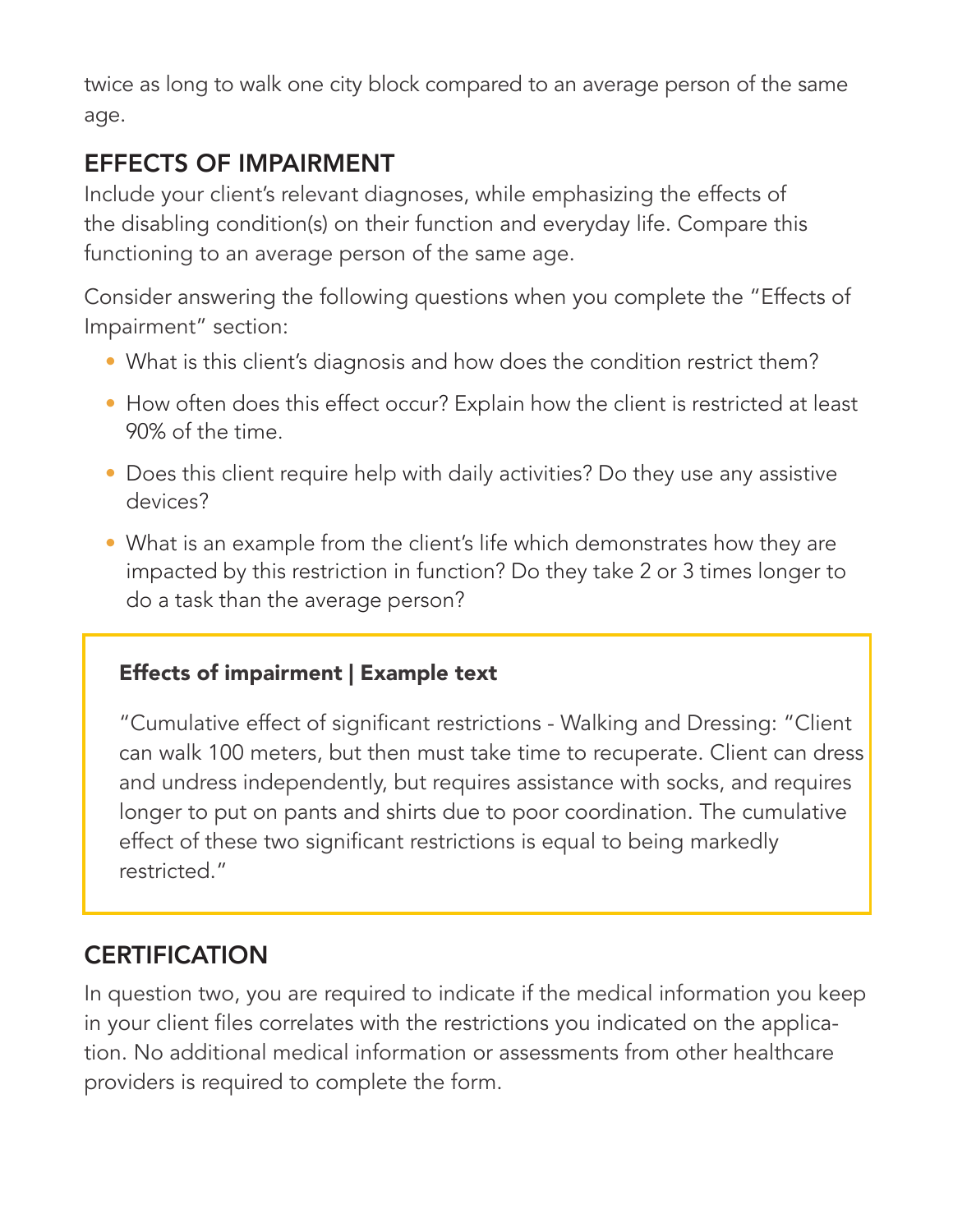### **Questionnaire**

The Canada Revenue Agency (CRA) frequently requests additional information regarding the applicant in a follow-up questionnaire specific to each client.

In this questionnaire, the CRA may ask you to provide examples from your client's life, explaining how they require additional time to perform activities or are unable to complete certain activities. The CRA may ask you to verify that your client experiences their restriction(s) at least 90% of the time and that the restrictions are severe. You may need to re-submit information you already provided.

Please use our guidelines in General Application Tips and Section Specific **Tips** to assist you in completing the questionnaire.

### Resources

#### CANADA REVENUE AGENCY RESOURCES

- Guide RC4064 Disability-Related Information
- Tax credits and deductions for persons with disabilities
- A dedicated CRA line for health care providers is available to discuss the DTC program, application criteria and the Income Tax Act: 1-800-280-2639

#### ACCESS RDSP

We provide free supports and services for occupational therapists and their clients, including:

• Help with the DTC:

For one-on-one support with the DTC, call toll-free: 1-800-663-1278 or email: rdsp@disabilityalliancebc.org.

- Help with the RDSP: For any of the following services call toll-free: 1-844-311-7526, email: info@rdsp.com or visit www.rdsp.com.
- RDSP & DTC webinars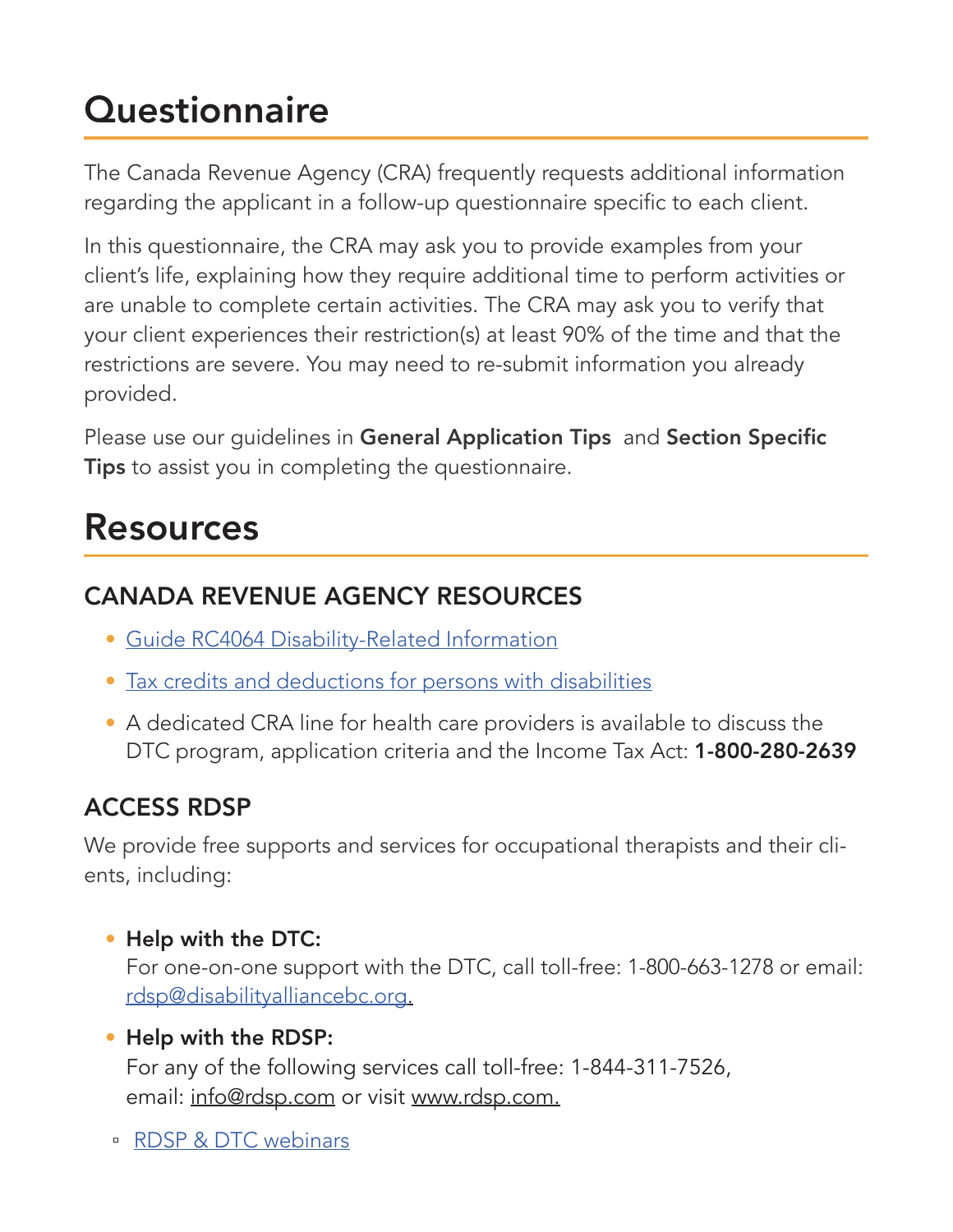- Assistance to open an RDSP
- Specialized support and navigation for Indigenous peoples
- RDSP & Disability Planning Helpline: 1-844-311-7526
- \$150 grant for low-income BC residents: Endowment 150
- RDSP Calculator

### CONTACT US:



RDSP & Disability Planing Helpline:

1-844-311-7526



#### Email:

info@rdsp.com



## Website:

www.rdsp.com